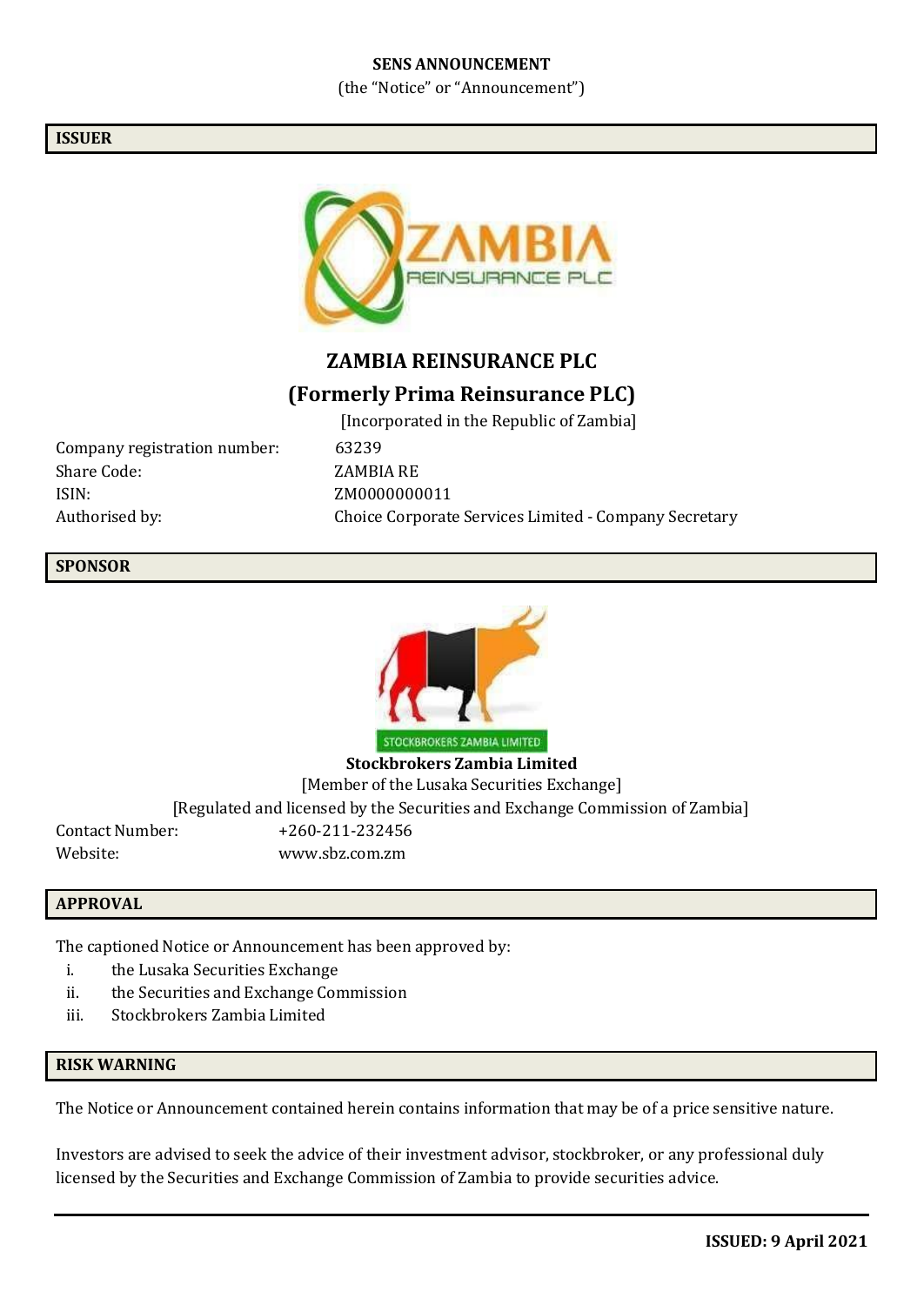

# ZAMBIA REINSURANCE PLC

(Incorporated in the Republic of Zambia under company registration number: 63239) Share Code: ZAMBIA RE

ISIN: ZMW0000000011

("Zambia Re" or "the Company")

#### **CONDENSED STATEMENT OF FINANCIAL POSITION AS AT 31 DECEMBER 2020 SUMMARISED AUDITED RESULTS FOR THE YEAR ENDED 31 DECEMBER 2020 2020 CONDENSED STATEMENT OF COMPREHENSIVE INCOME FOR THE YEAR ENDED 31 DECEMBER 2020** In compliance with the Securities Act No. 41 of 2016 of the laws of Zambia, Zambia Reinsurance PLC announces the audited results for the period ended 31 December 2020 Kwacha 2019 **Kwacha 2020** 2019 **ASSETS Non-Current Assets 13,844,019** 15,782,322 **Revenue Current Assets 93,902,021** 45,196,499 Premiums written in the Year **50,693,422** 43,443,076 **TOTAL ASSETS 107,746,040** 60,978,821 Premiums ceded to reinsurers (17,698,003) Net change in unearned premium reserve **(668,258)** 38,813 **EQUITY AND LIABILITIES Capital and reserves Net premiums** 25,783,886 **Total equity 89,376,002** 47,404,239 **Other operating income** 12,602,704 **Total Liabilities 18,370,038** 13,574,582

**2020**

**CONDENSED STATEMENT OF CASHFLOW FOR THE YEAR ENDED 31 DECEMBER**

**Total revenue** 38,386,590 **TOTAL EQUITY AND LIABILITIES 107,746,040** 60,978,821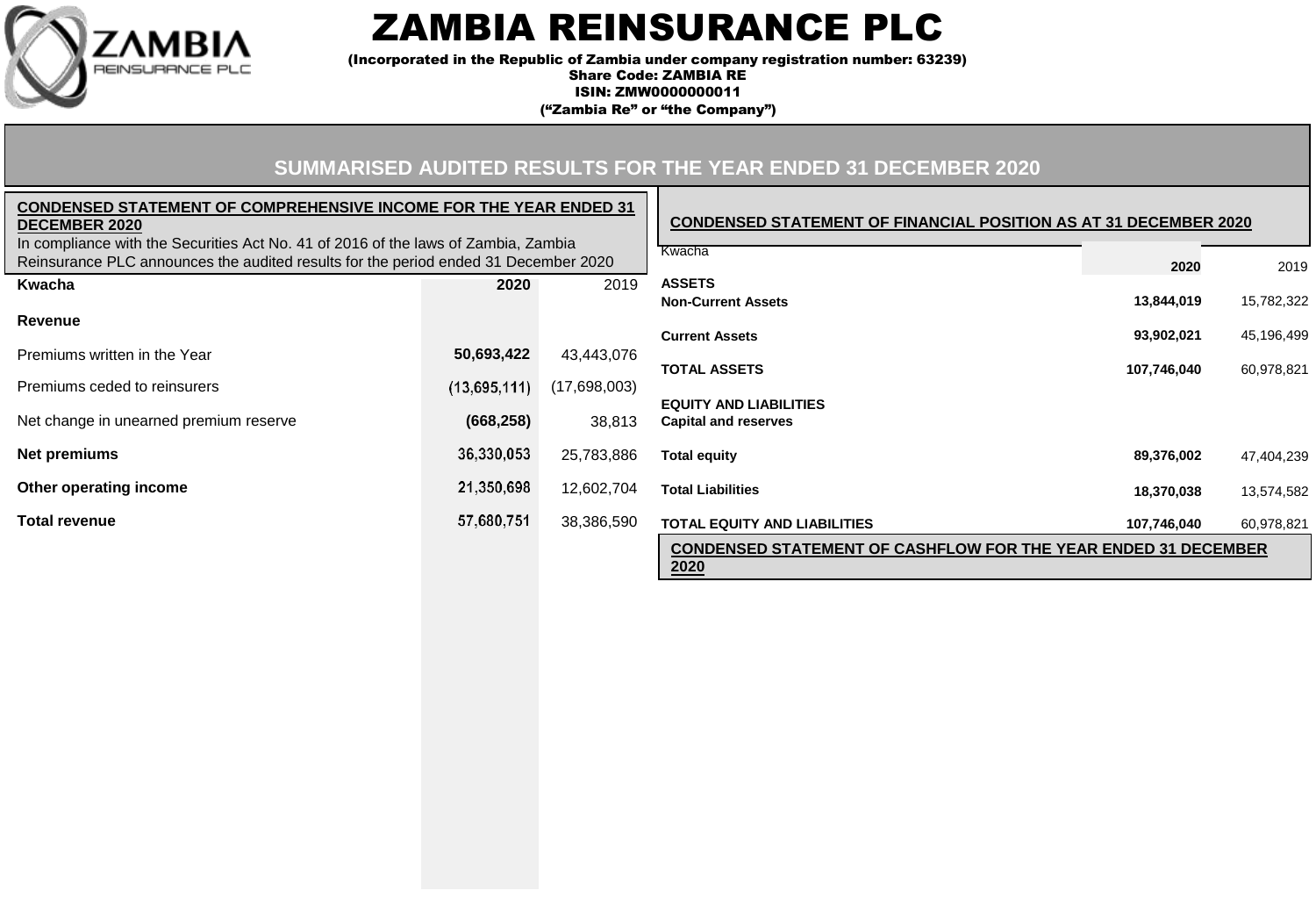| Net insurance claims                                                  | (7,912,185)   | (5,778,993)    |                                                                                                      |                           |                          |
|-----------------------------------------------------------------------|---------------|----------------|------------------------------------------------------------------------------------------------------|---------------------------|--------------------------|
| <b>Total operating expenses</b>                                       | (37,891,840)  | (29, 438, 592) |                                                                                                      | 2020                      | 2019                     |
| Total claims and other expenses                                       | (45,804,025)  | (35, 217, 585) | Cash generated from operating activities<br>Income tax paid                                          | 10,472,082<br>(1,241,844) | 3,166,541<br>(2,605,576) |
| Profit/(loss) before tax                                              | 11,876,726    | 3,169,005      | Net cash generated from (used in) operating activities                                               | 9,230,238                 | 560,965                  |
| Income tax credit                                                     | (5, 142, 581) | 442,872        | Net cash (used in)/ generated from investing activities<br>Net cash used in financing activities     | (35, 291, 906)            | (472, 268)               |
| Profit/(loss) for the year                                            | 6,734,145     | 3,611,877      | Net cash inflows/(outflows)                                                                          | 35,347,909<br>9,286,241   | 88,697                   |
| Other comprehensive income (net of tax)                               |               |                | Net cash and cash equivalents at beginning of the year                                               | 1,502,302                 | 1,160,352                |
| Items that will not be reclassified subsequently to<br>profit or loss | (110, 289)    | 1,595,085      | Impact on foreign currency exchange rate changes<br>Net cash and cash equivalents at end of the year | 670,072<br>11,458,615     | 253,253<br>1,502,302     |
| Total comprehensive income/loss for the year                          | 6,623,856     | 5,206,962      | Comprised of:<br>Bank and cash balances                                                              | 1,368,199                 | 763,296                  |
| <b>Basic Earnings per share</b>                                       | 0.15          | 0.12           | Bank term deposits maturing within 90 days                                                           | 10,090,416<br>11,458,615  | 739,006<br>1,502,302     |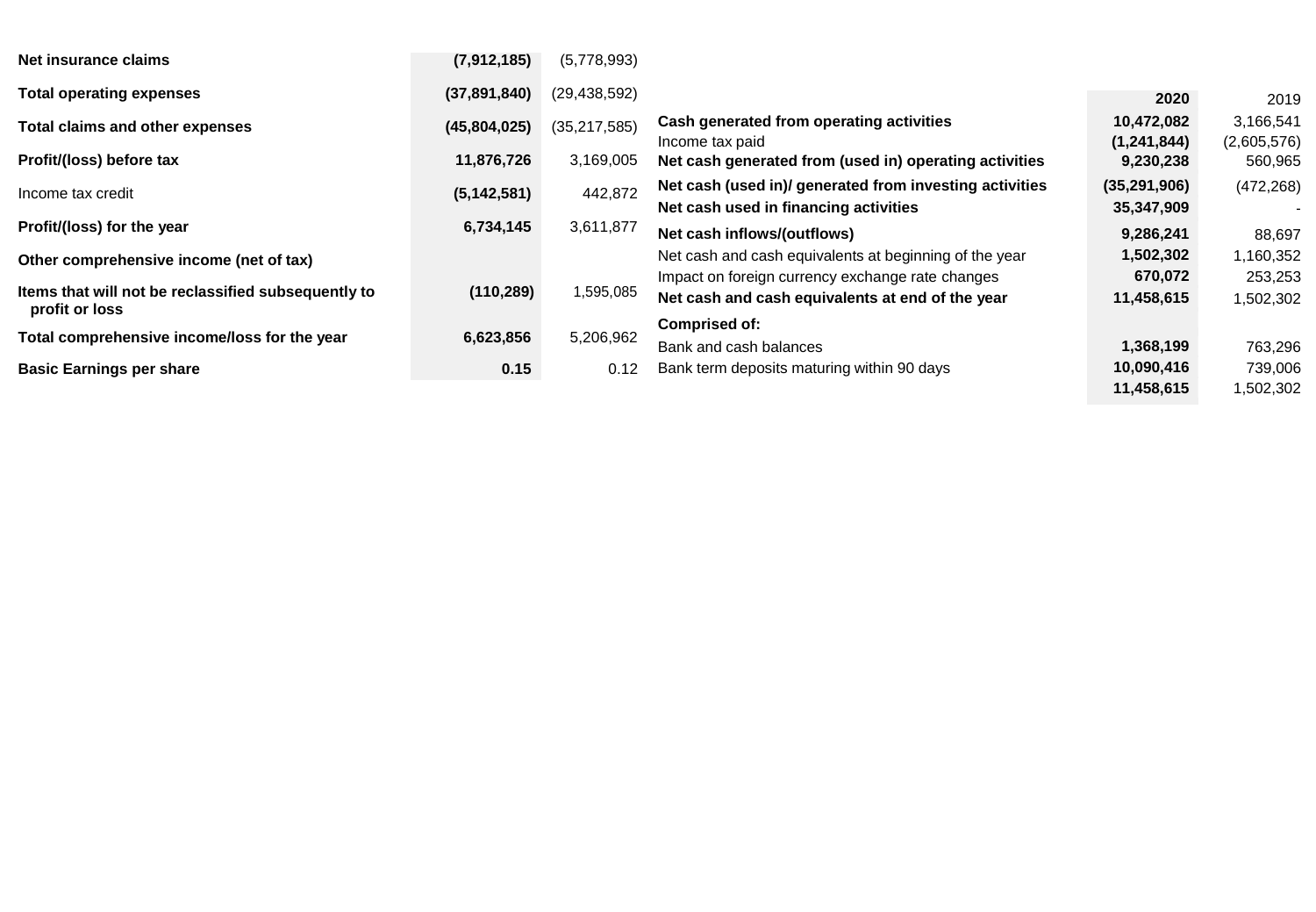# **CONDENSED STATEMENT OF CHAN GES IN EQUITY AS AT31 DECEMBER 20**

|                                           | <b>Share</b>             | <b>Share</b>   | <b>Revaluation</b> | <b>Retained</b> |              |
|-------------------------------------------|--------------------------|----------------|--------------------|-----------------|--------------|
|                                           | capital                  | <b>Premium</b> | reserves           | earnings        | <b>Total</b> |
| <b>Balance at 1 January 2019</b>          | 30,000,000               | 2,530,642      | 4,256,308          | 10,617,289      | 47,404,239   |
| Profit for the year                       |                          |                |                    | 6,734,145       | 6,734,145    |
| Other comprehensive income, net of taxes: |                          |                |                    |                 |              |
| Issue of shares                           | 15,000,000               |                |                    |                 | 15,000,000   |
| Issue of share premium                    | $\overline{\phantom{a}}$ | 22,447,909     |                    |                 | 22,447,909   |
| Transfer to retained earnings             |                          |                | (99, 116)          | 99,116          |              |
| Deferred tax on revalued properties       | $\overline{\phantom{a}}$ |                | 104,075            |                 | 104,075      |
| Loss on investments at fair value         |                          |                | (214, 366)         |                 | (214, 366)   |
| Dividends paid                            |                          |                |                    | (2,100,000)     | (2,100,000)  |
| Balance at 31 December 2020               | 45,000,000               | 24,978,551     | 4,046,901          | 15,350,550      | 89,376,002   |

### **Operating Environment**

Over the last year, the onset of the Covid-19 pandemic introduced global challenges of an unparalleled nature. The pandemic affected economic activity worldwide due to severe disruptions of global supply chains. Zambia's economy suffered a contraction in real GDP as macro-economic factors were negatively impacted and fiscal pressures remained high.

As a company, the impact on our business and results has not been significant as we continue to conduct business electronically in the domestic market as well as in the markets on the continent.

### **Financial Results**

• Despite the impact of COVID-19, Zambia Re witnessed growth in Gross Written Premium (GWP) of 17% from ZMW43.443 million in 2019 to ZMW50.693 million in 2020. The strategic focus of the Company continues to be growth, profitability and expansion of the international business.

• There was an increase in other operating income from ZMW12.602 million to ZMW21.351 million attributed mainly to exchange gains on the back of depreciation of the kwacha against major foreign currencies as well as an increase in investmentincome.

• The Company reported a profit for the year of K6.734 million compared to a profit of ZMW 3. 611 million in the previous year.

• The total assets increased to ZMW 107.746 million from ZMW 60.979 million in the previous year mainly as a result of the increase in investments at amortised cost from ZMW10.765 million in 2019 to ZMW42.850 million in 2020.

• Further, the Company's shareholders funds increased from ZMW47.404 million in 2019 to ZMW89.376 million in 2020 following recapitalization and profit after tax of ZMW 6.73 million in the year.

• The Company's regulatory solvency margin was computed at487%.

• The basic earnings per share increased from ZMW 0.12 to ZMW 0.15.